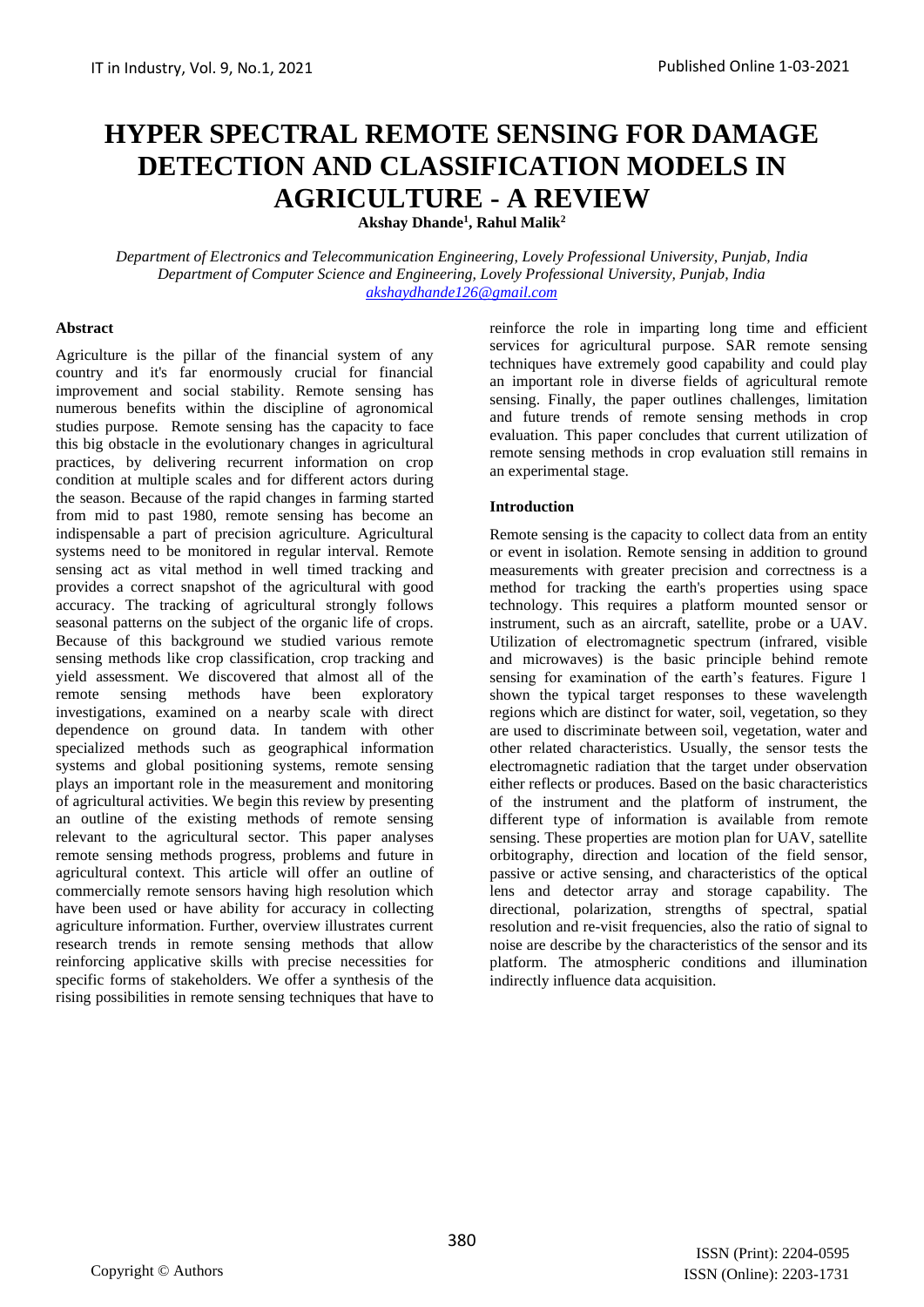

#### *Figure 1* **Reflectance curves of different spectrum for water, dry bare soil and vegetation**

In view of this demanding agricultural context, there is a clear need to track crop development, environmental contexts and status in different site, for various purposes with different temporal resolutions. Remote sensing for farming surveillance is a huge topic that has been commonly discussed from different points of view, often focused on particular applications (yield estimation, precise farming, irrigation), with particular remote sensing platforms (Synthetic Aperture Radar SAR, Satellites, Unmanned Ground Vehicles-UGV, Unmanned Aerial Vehicles-UAV) or on sensors or particular site and climatic circumstance (continent or country, dry lands or wetlands). Financial returns are motivated by high pressure to forecast short-term yields on a national, regional and agricultural scale. As remote sensing provides a non destructive means of routinely supplying repetitive data from the regional to the worldwide scale it tends to be an important method for reacting to the above criteria. Remote sensing data will significantly contribute to tracking the surface characteristics of the earth by providing cost-effective, synoptic, timely, and repetitive knowledge about the surface of the earth. (Justice et al. 2002). Remote sensing inputs fused with crop simulation models are extremely helpful in crop yield prediction. Reliable and well-timed crop mapping, planting area data and production progress monitoring are the demands of sound agricultural

management and policy making. The crop growth status acquired by remote sensing may provide a guide for developing agricultural product regulation and control policies. As befouls will become a big source of energy (Demirbas 2009), this adaptation is also likely to be heavily motivated by the energy transition, although farming operations may have to be shifted in order to optimize production costs and transport. Biomass, plant water content, Leaf area index ( LAI), chlorophyll quality features are used to form a relationships with eco-physiological and bio-physical parameters of the crop, which are characterized by the optical remote sensing techniques for analyzing and tracking crop growth status and yield. The growing amount of published literature, as seen in Figure 2 since 2010, has shown that remote sensing of agricultural applications has now become a new field of study. By studying the work done by the researcher we seek to supplement past efforts. We have not focus on detailed distinctions in this analysis between approaches or outcomes, nor do we have recommended any one best way to use remote sensing for agriculture. Rather, the aim of this review is to give a detailed summary of remote sensing techniques for agricultural, while doing so we have, redirecting readers to more relevant reviews or articles by referencing the key sources and ideally the latest ones.



#### *Figure 2* **Number of publications in the Web of Science database covering the subject of Agriculture and Remote Sensing from 2000 to 2020**

This paper is broken down into three important parts. A description of existing remote sensing techniques that are applicable to agricultural backgrounds is given in the first part of this paper. It identifies the plant characteristics and agronomic variables that can be

calculated by remote sensing and describes the analytical or deterministic approaches to recovering them. We focused on how remote sensing aims to address the unique needs of main agricultural applications for multiple stakeholders in the second section of this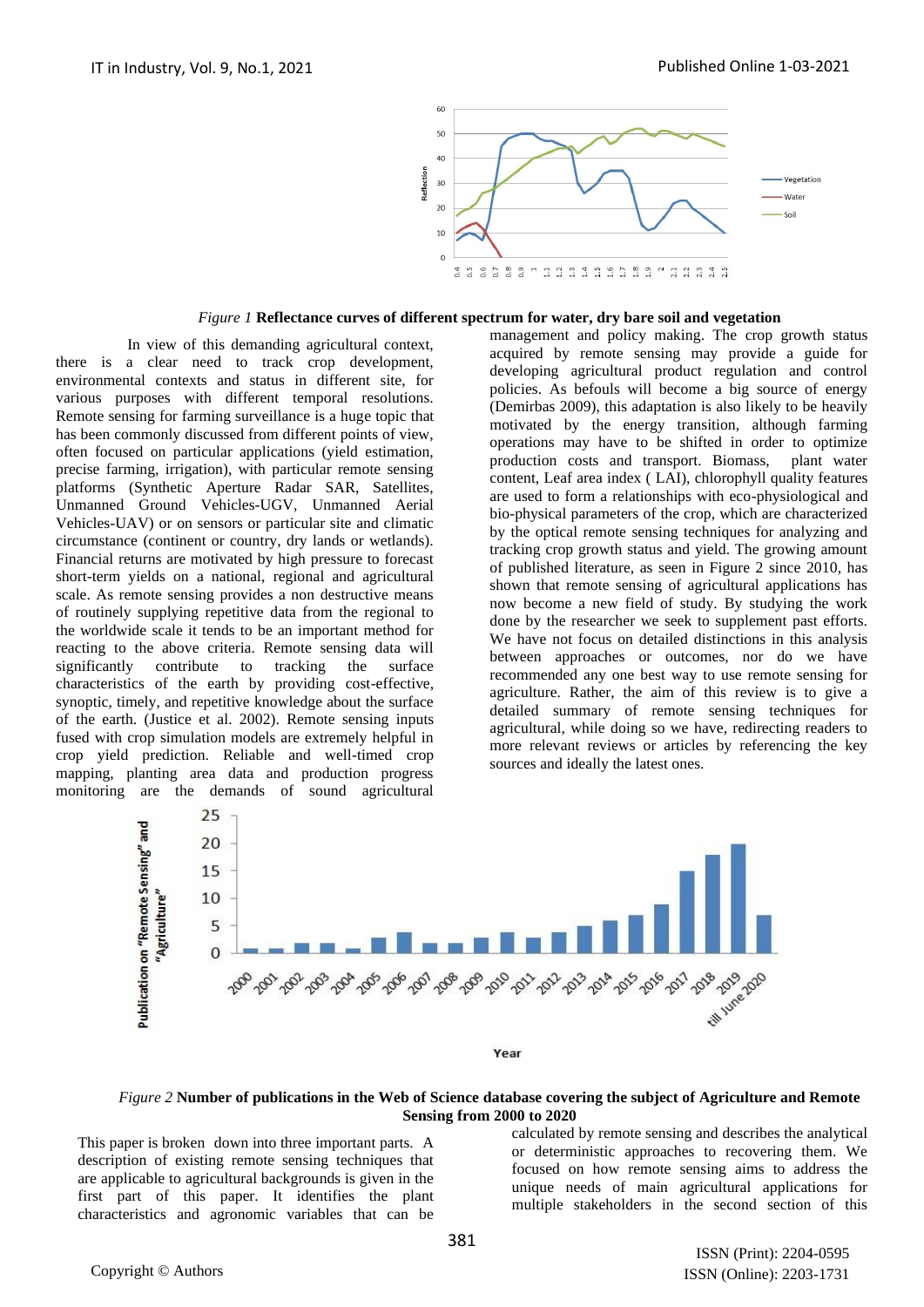review. At last, we suggested a synthesis of the evolving potential that enhances the role of remote sensing in providing agricultural applications with productive, long-term services and effective.

### **Agriculture Applications of Remote Sensing**

The primary aim of farmers in precise farming is to ensuring that food production to feeds a increasing population conducting, to conduct commercially sustainable practices, and reducing harmful environmental effects and contributing to climate improvement. Remote sensing appears to be an unavoidable tool because it is a non destructive way of monitoring vegetation spatially and temporally. These multiple implementations are connected to diverse criteria for stakeholders (e.g. Farmers, Local Authorities, or Governments) that include different temporal scales from real time to long term, and spatial scales (e.g. National, State and District) with different degrees of precision and a priori knowledge of crop condition (Table I). In terms of data collection and processes, have direct impacts on the decisions taken by remote sensing based solutions.

### **Table 1.**

*Use of remote sensing in precise farming for the various participant and at different time scale ++ stands for Real Time, ## is Crop life cycle, \$\$ is Year and \*\* corresponds to decades*

| Use of Remote sensing      | <b>Farmers</b> | <b>Local Authorities</b> | <b>Governments</b>   |
|----------------------------|----------------|--------------------------|----------------------|
| <b>Crop Classification</b> | --             | $++$                     | $***$                |
| <b>Crop Tracking</b>       | $++, ##$       | $++$ , \$\$              | $++, \##$ , \$\$, ** |
| <b>Yield Assessment</b>    | ##             | \$\$                     | **                   |
| Disaster Alert             |                |                          | **                   |

Agricultural awareness of significance consists of the characteristics or attributes of agricultural systems and in particular, of how these systems varies in space and time. Nock et al. ( 2016) (Nock, Vogt, and Beisner 2016) identified functional traits that affect the efficiency or fitness of the organism as biochemical, morphological, structural, physiological, phonological or behavioral characteristics. Variables have been interpreted as characteristics which differ by plant, crop, and region. The type of the agronomic characteristics may be the crop type (typological), soil moisture or crop canopy temperature (physical), leaf nitrogen content (chemical), crop phonology (biological), leaf inclination (structural), or plant density (geometrical).

The initial phase of remote sensing research in agricultural applications was concerned with the use of remote sensing data for crop types and the classification of ground cover types. Research is currently focused on the characterization of the biophysical characteristics of crops. For many years, remote sensing has been used in the tracking and study of agricultural practices. Its ability to provide routine information without unharmonious to crop sampling and can be used to provide critical data for specific agricultural applications is the benefit of remote sensing. Remote sensing is a cost effective options for data collection for big territory. In India the remote sensing technique is majorly use for two agricultural application yield estimation and crop classification. Based on the biological characteristics of crops, remote sensing technology is likely to transformation the characterization and identification of agricultural output. For yield estimation, crop phonological data identification of crop disease and disruptions, remote sensing satellites may be used (Bernardes et al. 2012). Kingra et al., (Kingra, Majumder, and Singh 2016) observed that for generating basic information that can be effectively use for different

fields, including urban development, drought mapping, changes in land use, identification of diseases and tracking of crop growth, together with GIS, remote sensing is very useful. Because of upcoming technology like hyper spectral sensors or narrow band and sensors mounted on satellite or aircraft with increased spatial resolution, the remote sensing methods are more beneficial. For the development of more comprehensive crop monitoring, such as the identification of crop pathogens and the identification of small pests, optical remote sensing is very helpful. The researcher has now integrated numerous types of advanced sensors that are able to provide the reliable data in the chipper manner and then conventional data collection approach on a timely basis.

#### **Classification Techniques**

Remote sensing important for the crop classification, crop acreage estimation and output assessment. Using digital image processing techniques and aerial photos, several research experiments were performed. The field of remote sensing, however, helps to increases the greater accuracy of forecasts and minimize the volume of field data to be gathered (Kingra, Majumder, and Singh 2016). When we compared to broadband multispectral remote sensing, the ability of hyper-spectral data, SAR and optical remote sensing data to significantly advance the classification of crops (Thenkabail, Lyon, and Huete. 2011). In order to define, map, model and classify and also to research the basic biochemical and biophysical quantities of the world's main agricultural crops, This was helpful in deciding the 33 ideal HNBs and an equal sum of the difference between specific two-band uniform HVIs (Thenkabail et al. 2013). Some remote sensing researchers use hyper spectral data to focus more on succinct points of view of territorial crop harvesting conditions. Other pay greater attention to physical features of the crop environment, such as water supply and crop disease, in connection with the crop condition in the evaluation of crop health and development. The Normalized Difference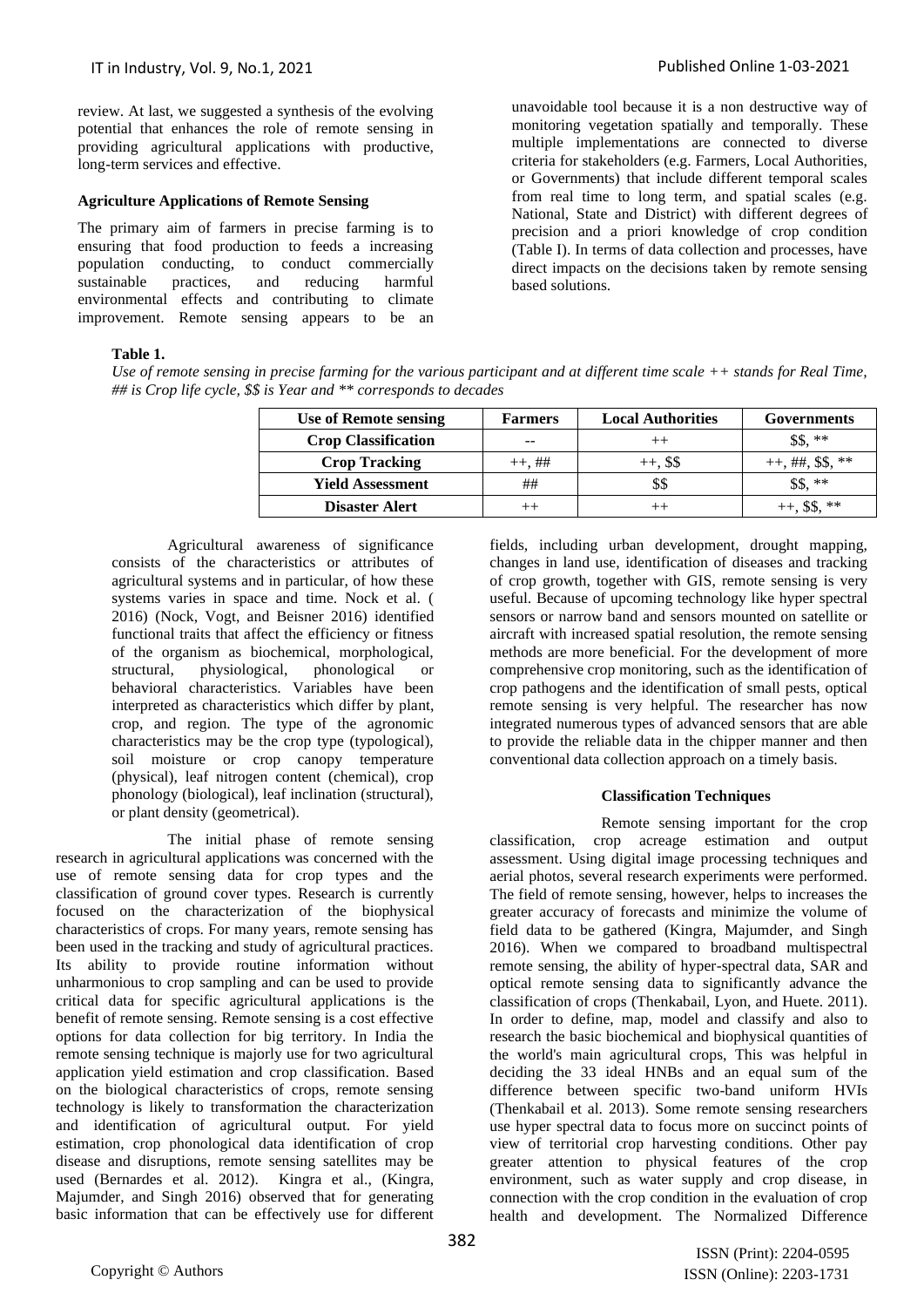Vegetation Index, General Yield Unified Reference Index. All indices were used for drought tracking and mapping as well as assessment of the physical state and yield of vegetation. The table II shows the comparison of plant

classification techniques.

Vegetation Index is the index commonly used to measure the state of vegetation. Even though the NDVI has become the most regularly utilized vegetation index but to reduce effects of the atmosphere and soil on the spectral calculation many attempts have been made to establish more indices. There are many indexes available like Soil Adjusted

**Table 2.** 

*Comparison of plant classification techniques*

**Ref. Method Future Scope** (Ghazaryan et al. 2018) Land sat-based time series metrics were pre-processed and analyzed using the Google Earth Engine cloud computing tool to capture phonological variation within the season. classification techniques use are decision fusion, vector machines, random forest Accuracy in  $\% = 80$ The most correctly classification was done by winter cereals, whereas we observed classification errors among summer crops. (Azar et al. 2016) multi-temporal data, supervised classification (EVI, NDFI, RGRI) **Accuracy in**  $\% = 86.5$ Can be use for complete year. (Bagheri et al. 2018) Quadratic discriminate analysis, linear discriminate analysis, soft independent class analogy modeling (SIMCA), mahalanobis discriminate analysis and partial least square discrimination analysis have been introduced as classification techniques. (Hao et al. 2016) Two vegetation indices are derived from atmospherically corrected reflectance within the red, near-infrared, and blue wavebands. i. e. normalized difference vegetation index (NDVI), and the enhanced vegetation index (EVI) **Accuracy in % =93.28** Furthermore, by using new sources of data we may further develop the system of this analysis and thus obtain more accurate training samples from crop type in coming future. (Kuželka and Surový 2018) Structure from Motion technique with subsequent automated classification of the automatic segmentation of crop use. **Accuracy in % = 99.3** (Hütt and Waldhoff 2018) Multi-Data Approach (MDA). Therefore, we extend the MDA by using Land Use / Land Cover classifications derived from six multi temporal and dual-polarimetric strip map images from TerraSAR-X that do not require cloud-free conditions. Accuracy in  $\% = 75$ However, classification does not seem to be as reliably specific for potatoes, as may be seen by frequent contrasts with differences in the fields of training and validation. (Basukala et al. 2017) Based on random forest (RF), multiple Land sat 8 images, support vector machine (SVM), robust nonparametric machine learning algorithms, and a common maximum likelihood parametric algorithm (MLC). --

## **Abiotic and Biotic Factors**

SAR and optical remote sensing data has become a fundamental instrument for observing and evaluating crop worry because of abiotic and biotic factors. In order to determine the cause for insect proliferation, SAR and optical remote sensing data systems should be mastered to establish strategies for preventing their spread and taking effective control steps. The remote sensing method has been used in the survey and observation of pest defoliation to relate contrasts in spectral responses to choruses, decreasing foliage and changing leaf color over a given period of time, anticipating these

distinctions to be linked, coordinated and deciphered (Franklin 2001). Identifying and preparing defoliation, characterizing pattern disruptions and so on, and supplying information to the pest control system have been included in the framework of remote sensing (Lee et al. 2010). SAR and optical remote sensing data can be used for various types of vegetation indices on land-sat images taken before and after defoliation to distinguish between safe and unhealthy vegetation cover. Data from MODIS may be an effective instrument for weakened pests and the confirmation of plant indices on a plot scale. Riedell, Osborne, and Hesler (2004) (Riedell, Osborne, and Hesler 2004) reported to discover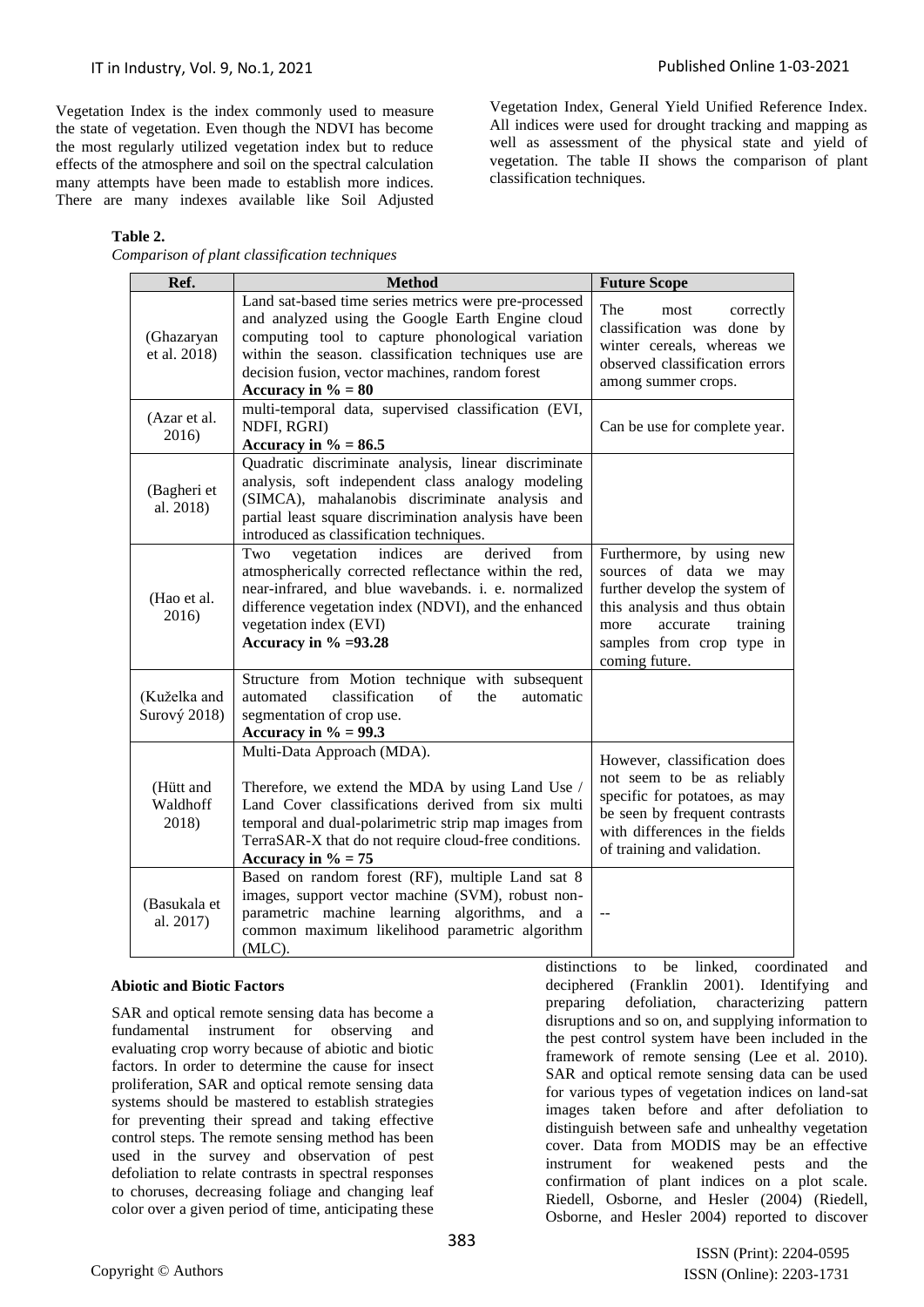pest infested and diseased plants, remote sensing technology is an efficient and cheap technique. Remote sensing methods can be used to track individual insect pests and to determine the difference between insect damage and plant disease damage. They indicated that spectral reflectance contrasts and canopy characteristics between harm from disease contamination and harm from insect infestation can be measured by remote sensing in

## **Table 3.**

*Comparison of plant disease detection techniques*

crop canopies. Mirik et al . ( 2013) (Mirik et al. 2013) concluded that explicit Wheat Streak Mosaic Ailment infection at the site can be reliably classify and quantify by using the land sat 5 TM image. Franke and Menz (2007) (Franke and Menz 2007) concluded that fungal wheat diseases can be monitor by high resolution multispectral remote sensing data. The table 3 shows Comparison of plant classification techniques.

| Ref.                                           | <b>Method details</b>                                                               | <b>Accuracy</b>         | <b>Type of plant</b>                                                                      |
|------------------------------------------------|-------------------------------------------------------------------------------------|-------------------------|-------------------------------------------------------------------------------------------|
| and<br>(Qu,<br>Qu,<br>Wang 2009)               | Smoothing Stepwise Discriminate Analysis,<br>SPA and SFA                            | 93%                     | Mangrove forest field canopy<br>spectra                                                   |
| (Chen, Shan, and<br>$Zhao$ 2008)               | Spectral angle dist., feature parameters                                            | 96%                     | Custom dataset from different<br>plant species                                            |
| (Kahya,<br>Bayram,<br>and Reis 2010)           | Smoothing, Classification and Regression<br>Tree and Stepwise Discriminate Analysis | 93%                     | Mangrove forest field canopy<br>spectra                                                   |
| Weng<br>(Lu<br>and<br>2007)                    | Linear Discriminate Analysis VIP score                                              | 88%                     | Forestry species from airborne<br>imagery                                                 |
| (Tarbalka)<br>al.<br>et<br>2010)               | Principal Component Analysis matrix with<br>band correlation                        | 77%                     | European forest trees species<br>from airborne imagery                                    |
| Chi,<br>(M.<br>Benediktsson, and<br>Feng 2009) | Continuum Removed<br>Stepwise<br>Discriminate Analysis                              | 82%                     | Himalayan forest species from<br>satellite imagery                                        |
| (Zhang 2010)                                   | Analysis of Variance, Linear Discriminate<br>Analysis                               | 90%<br>$\sim$<br>$\sim$ | Mangrove species from lab leaf<br>spectra<br>$\cdots$ $\cdots$ $\cdots$ $\cdots$ $\cdots$ |

## **Prediction of Crop Yields**

The estimation of how successful a crop will be ahead of harvesting is of particular importance to different participants : international organizations and national governments to improve the availability of food to each and every individuals (Kogan, Development, and Series 2019). With change in the stakeholder, the spatial level at which the information needs to be updated. Farmers, committed in forecasting their expected economic gains from their own lands, will be based on the field or farm scale. Instead, states, multinational organizations and commodities traders are involved in collective yield forecasts at individual administrative unit's level or at state and national scales. In order to advise policymakers on trade policies, government intervention in business or emergency relief, such information is important. Farm insurers are interested at both coarse and fine levels in order to measure the possible farm productivity risks for particular fields. Crop yield, is the standard productivity metric considered in this sense. This article aims to predict crop yields over vast geographical regions. Agricultural tracking programs on a national and international level exist today with the goal of delivering up to date information about the food growth. Remote sensing is use by all the present systems as tool to indicate the crop status in real time to predict the crop output, having the particular benefit of offering explicit details of variability of agricultural environments spatially and temporally. The Earth

Observations Group initiated GEOGLAM project which enhanced the role of remote sensing in predicting crop yields (Becker-Reshef et al. 2010). Many experiments has concentrated on some other indicators to enhance yield prediction, including phonological metrics derived from the time series of vegetation indices (Bolton and Friedl 2013). We observed that fewer studies have been focused on produce quality, which is more difficult to evaluate since it is strongly reliant to genotypes. In smallholding ecosystems, which are also more likely to be affected by food shortages, the issue of small field sizes is compounded. The biggest hurdle in establishing experimental relationships is the lack of accurate data on crop yield which is becomes of the small size of farm. Estimating yield from optical remote sensing more challenging in small farms because abundant cloud coverage during the growing season (Duncan, Dash, and Atkinson 2015). High degree of temporal revision, the fine spatial resolutions, and broad geographic coverage persisted are the key restrictions in yield monitoring.

#### **Conclusion**

Use of remote sensing is really an efficient strategy for precision farming, considering the diverse existence of the variables associated with agriculture. The different applications for agricultural remote sensing were reviewed in this article, outlining the drawbacks as well as opportunities associated with some of these technologies. Detailed reviews of the existing trends were presented and also the current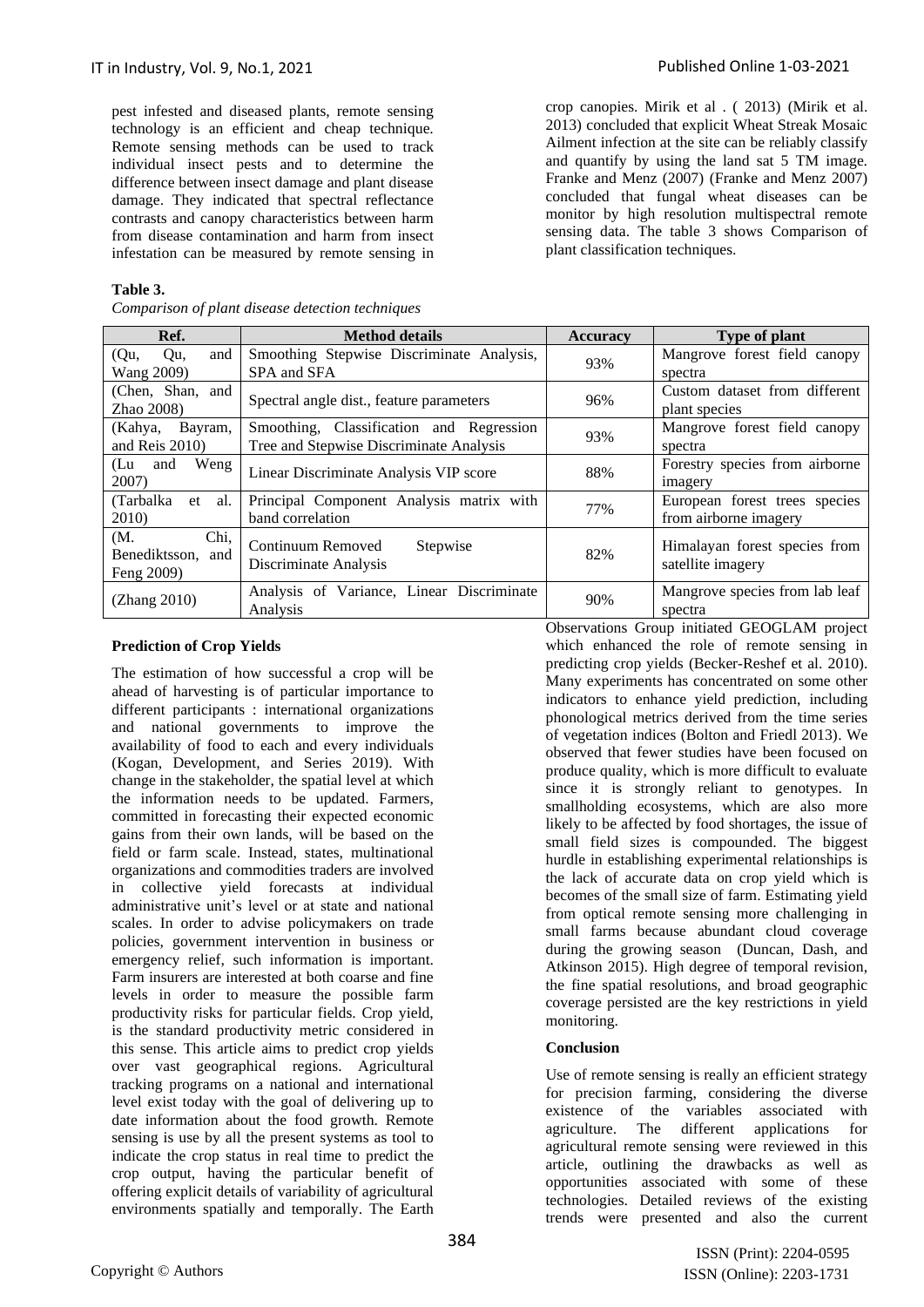challenges and future planning strategies both are addressed and suggested in this review. We grouped remote sensing farming applications in this review into three major categories: Crop Classification, Crop Monitoring, and Yield Estimation. As last decades development in SAR cameras have become important role in imaging modes, that can provide different forms of data sources for remote sensing techniques in farming particularly in crop condition assessment, crop yield estimation, soil moisture estimation and crop type mapping. Techniques which are still devoted to the fixed depth that creates large differences across various scales between sources of data and designs because of which transferability of techniques over different scales is difficult and an ongoing research target. Comparing the optical sensors with systematic armature radar (SAR), in the field of agricultural remote sensing, SAR has particular importance because, in bad weather conditions, it can collect data. It is observed that basic remote sensing research has advanced more slowly, we can take the benefit if data available by effort in the field of deep learning and machine learning with provide the solution in real time and satisfy the operational requirement. Both internationally and national level the timeliness of the accessibility and analysis of data is important. Even on the small farms scale remote sensing is functional for identifying and handling multiple crop problems as well as for analyzing multiple pathogens in various crops, including on small farms. A district or state level application software focused on available data from different crops obtained from remote sensing and GIS approaches is a need to be establish to allow efficient use of crop information to boost the economy.

Remote sensing data will be used by policymakers (e. g. government) to make crucial decisions on the strategies they can implement to handle national agricultural problems. It can also be used as an important instrument for empowering agricultural players to participate in collective action on international problems such as climate change, soil degradation and depletion of biodiversity. Remote sensing serves to provide the multiple parties with greater accountability while preserving their sovereignty. Ultimately, it is also possible to see remote sensing as a medium for addressing questions relevant with transition within our environment.

## **References**

- Azar, Ramin et al. 2016. "Assessing In-Season Crop Classification Performance Using Satellite Data: A Test Case in Northern Italy." *European Journal of Remote Sensing* 49: 361–80.
- Bagheri, Nikrooz, Hosna Mohamadi-Monavar, Aslan Azizi, and Abolghasem Ghasemi. 2018. "Detection of Fire Blight Disease in Pear Trees by Hyperspectral Data."

*European Journal of Remote Sensing* 51(1):  $1-10.$ 

https://doi.org/10.1080/22797254.2017.1391 054.

- Basukala, Amit Kumar et al. 2017. "Towards Improved Land Use Mapping of Irrigated Croplands: Performance Assessment of Different Image Classification Algorithms and Approaches." *European Journal of Remote Sensing* 50(1): 187–201. http://dx.doi.org/10.1080/22797254.2017.130 8235.
- Becker-Reshef, Inbal et al. 2010. "Monitoring Global Croplands with Coarse Resolution Earth Observations: The Global Agriculture Monitoring (GLAM) Project." *Remote Sensing* 2(6): 1589–1609.
- Bernardes, Tiago et al. 2012. "Monitoring Biennial Bearing Effect on Coffee Yield Using MODIS Remote Sensing Imagery." *Remote Sensing* 4(9): 2492–2509.
- Bolton, Douglas K., and Mark A. Friedl. 2013. "Forecasting Crop Yield Using Remotely Sensed Vegetation Indices and Crop Phenology Metrics." *Agricultural and Forest Meteorology* 173: 74–84. http://dx.doi.org/10.1016/j.agrformet.2013.01 .007.
- Chen, S. J., D. D. Shan, and W. C. Zhao. 2008. "Examination and Investigations Ashore Spread Arrangement Strategies Utilizing Remote Detecting Information." *Journal of Liaoning Technical University (Natural Science)* 29(4): 567– 570.
- Demirbas, Ayhan. 2009. "Political, Economic and Environmental Impacts of Biofuels: A Review." *Applied Energy* 86(SUPPL. 1): S108–17.

http://dx.doi.org/10.1016/j.apenergy.2009.04. 036.

- Duncan, John M.A., Jadunandan Dash, and Peter M. Atkinson. 2015. "The Potential of Satellite-Observed Crop Phenology to Enhance Yield Gap Assessments in Smallholder Landscapes." *Frontiers in Environmental Science* 3(AUG): 1–16.
- Franke, Jonas, and Gunter Menz. 2007. "Multi-Temporal Wheat Disease Detection by Multi-Spectral Remote Sensing." *Precision Agriculture* 8(3): 161–72.
- Franklin, Steven E. 2001. *Remote Sensing for Sustainable Forest Management*.
- Ghazaryan, Gohar et al. 2018. "A Rule-Based Approach for Crop Identification Using Multi-Temporal and Multi-Sensor Phenological Metrics." *European Journal of Remote Sensing* 51(1): 511–24. https://doi.org/10.1080/22797254.2018.1455 540.
- Hao, Pengyu et al. 2016. "Crop Classification Using Crop Knowledge of the Previous-Year: Case Study in Southwest Kansas, USA." *European Journal of Remote Sensing* 49: